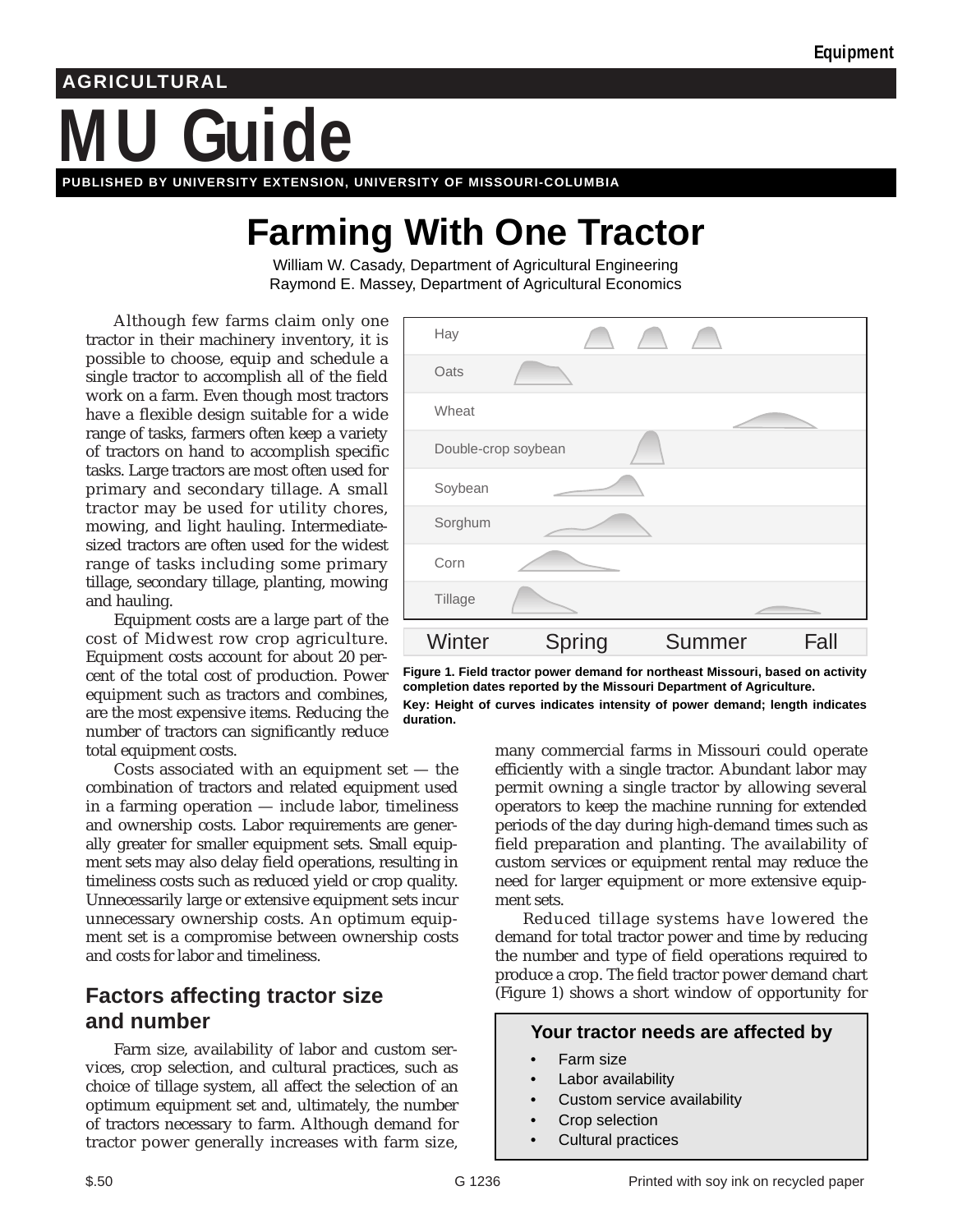preparing fields and planting crops; for example, tillage and corn planting occur within the same window of opportunity. By replacing tillage with a burndown herbicide, one of two results can occur. Either the field preparation time is reduced, since the time required for herbicide application is less than for tillage; or the herbicide application is custom hired so that a tractor is not needed for that operation.

Maximum power requirements are also reduced by moving from intensive tillage to reduced tillage, especially no-till. Reduced tillage also reduces the range of power requirements for the average farm.

### **Choosing and equipping a single tractor**

Using a single tractor requires careful selection of equipment. A single tractor can provide power for a wide variety of tasks if it is correctly matched to the power requirements of the attachments. The selected tractor should have adequate power to pull the implement with the greatest draft at a minimum of 4 to 5 miles per hour. Drivetrains are typically not designed to transmit maximum engine power in the lowest gears.

Maximum tractive performance is achieved when there is a balance between wheel slip and rolling resistance (MU publication G 1235, *Tractor Tire and Ballast Management*). Ballast is added to reduce wheel slip and removed to reduce rolling resistance. A tractor can sometimes be made to pull equipment that is too large by adding large amounts of ballast and shifting to lower gears. This practice reduces the life of the drivetrain, can create sudden drivetrain failures, and increases soil compaction. Choosing implements that are properly sized to be operated at speeds of at least 4 to 5 miles per hour helps to ensure that the tractor drivetrain is not subjected to forces beyond the limits of its design.

A tractor that is used with a variety of implements that have different draft requirements should be reconfigured for maximum performance when changing implements. Optimizing ballast may often result in fuel savings of 10 to 15 percent. Two types of ballast are commonly used for traction. Cast iron wheel weights can be mounted or removed with farm tools. Liquid ballast must usually be pumped by a tire service company. Tractors may be either too heavy or too light. Overweight tractors are more common, especially as cultural practices have shifted toward reduced tillage and no-till systems.

Many equipment manufacturers provide performance guides with their new tractors. If a commercial guide is not available for your tractor, create a table similar to Table 1 that lists ballast requirements and tire pressures for various applications. Refer to this table to adjust ballast and tire inflation pressure to achieve maximum tractor performance with minimum compaction of the soil.

Modifications to ballast can be minimized if all implements are selected to have approximately the same draft requirements. Dual tires may need to be added to support the additional weight of mounted implements or to provide greater traction; tire pressures can often be reduced when dual tires are used. Tire pressures may need to be increased to support mounted equipment if dual tires are not used. Many tractors are available with front-wheel assist, which often reduces the need for using dual tires to increase traction.

| Implement type/<br>Power requirements, or<br>Speed of operation  | <b>Ballast level</b>           |                                | Axle weight                    |                        | Tire pressure |        |
|------------------------------------------------------------------|--------------------------------|--------------------------------|--------------------------------|------------------------|---------------|--------|
|                                                                  | <b>Front</b>                   | Rear                           | <b>Front</b>                   | Rear                   | <b>Front</b>  | Rear   |
| Drawn implement/<br>Light draft, or<br>Speeds above 5 mph        | no ballast                     | no ballast                     | light                          | light                  | low           | low    |
| Drawn implement/<br>Heavy draft, or<br>Speeds as little as 4 mph | medium                         | medium<br>to heavy             | medium                         | medium<br>to heavy     | medium        | medium |
| Mounted implement                                                | light<br>to heavy <sup>1</sup> | light<br>to heavy <sup>2</sup> | light<br>to heavy <sup>1</sup> | medium<br>to heavy $3$ | high          | high   |
| Mounted implement<br>Dual rear tires                             | light<br>to heavy <sup>1</sup> | light<br>to heavy $^2$         | light<br>to heavy <sup>1</sup> | heav $v^3$             | high          | medium |

**Table 1. Tractor ballast and tire inflation pressure requirements for various applications.**

#### NOTES:

 $1$  Front ballast requirement and axle weight depend on weight of mounted implement.

2 Rear ballast requirement depends on draft and speed of operation.

<sup>&</sup>lt;sup>3</sup> Rear axle weight depends on weight of implement, weight of tires and ballast requirements.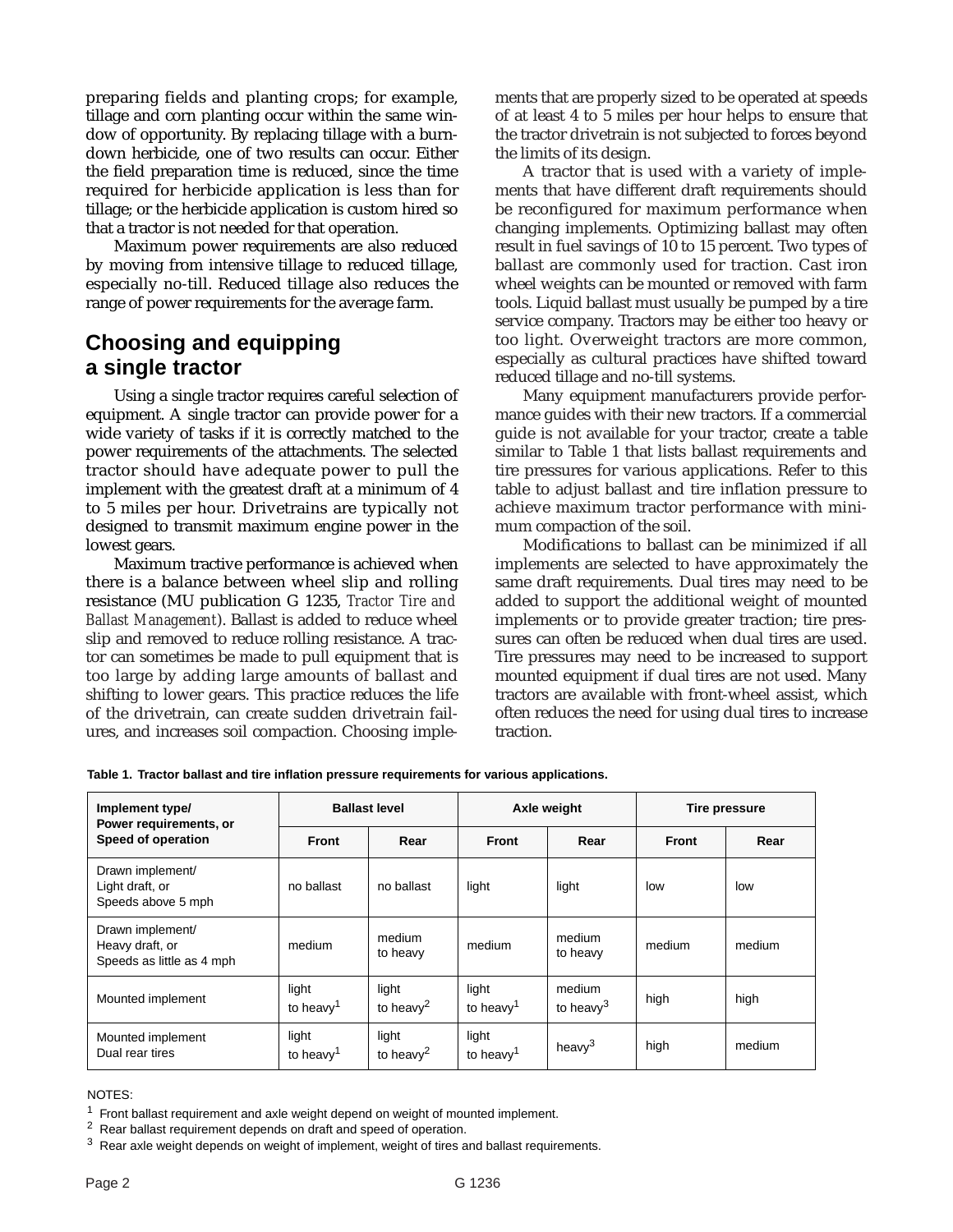Tractors used for multiple purposes and an equipment complement for use by one tractor should be designed with quick-attaching features to reduce the time and effort required to switch from one application to another. Complicated systems, such as those that might accompany a tractor-mounted sprayer, can reduce flexibility.

Because farm operators usually change their equipment complement over time, rather than all at once, the transition to fewer tractors may not be smooth. Initially, adjusting ballast, tire pressure and equipment attachments may be time consuming. As replacement equipment is acquired, those fitting the streamlined design can be obtained and the necessary adjustments are reduced.

#### **Scheduling and custom operations**

Using a single tractor for all operations may reduce the flexibility of scheduling field operations and utilizing labor. For example, disking and planting cannot take place simultaneously if only one tractor is available. Flexibility may be increased by adopting no-till, growing several crops and using multiple maturity groups.

Selecting a diverse cropping system can spread the total annual tractor power requirement over a larger period of time, reducing the peak demand for tractor power. For example, growing wheat with double-crop soybean shifts tractor power demand from April, May and June to July and October; incorporating hay into the cropping system shifts tractor power demand from April, May and June to May, June, July and August. Cultural practices such as minimum tillage and diverse cropping systems can reduce both the size and number of tractors required for a farm.

Custom application of inputs such as fertilizer and pesticides can reduce scheduling conflicts when a single tractor is used on the farm. A reliable source of custom services can also eliminate the need for other farmer-owned equipment, such as a sprayer.

Figure 1 shows the demands for tractor power for various activities involved in crop production. Labor demand is related to tractor power demand to the extent that the activity is done by the producer. If the activity is done by a custom operator, time conflicts are reduced. For example, land preparation occurs in the spring at the same time as corn planting. If tillage done by the farmer is replaced with a herbicide application done by a custom operator, the time conflict of the two activities is reduced.

Increased availability of tractor leases and rentals makes it possible to obtain tractors for short periods of time or for unanticipated needs. Farmers have traditionally preferred owning equipment to leasing or custom hire on the grounds that ownership was more reliable and timely than other forms of control. However, the increasing cost of owning equipment

makes it important to reconsider the cost of timeliness. Leasing may provide important cash flow and tax consequences*.* As production and financial conditions change (e.g., tractor costs rise), the decision of whether or not to custom hire some activities or to lease may also change. The increased availability of services and leases also makes them more attractive as it reduces the timeliness cost.

#### **Keeping a utility tractor**

Farming with one tractor may not mean selling a small utility tractor (e.g., 30 horsepower), especially if the farm also includes a livestock operation. A small utility tractor may still be required for loading manure, tending forage crops, transporting wagons and light equipment, mowing, and as a source of portable power for power takeoff (PTO) driven equipment such as augers.

Many older tractors are not equipped with safety features that are now standard equipment on new tractors. A correctly designed and installed rollover protective structure (ROPS) can protect a tractor operator from severe injuries or death when the safety harness is fastened. A retrofit ROPS may be available through a local dealer. Tractors equipped with frontend loaders can quickly become unstable when heavy loads are lifted above the center of gravity of the tractor. Stationary PTO-driven equipment can also be a safety hazard. Inspect safety shields regularly and stay clear of all moving parts. For further information, refer to MU publication G 1960, *Safe Tractor Operation.*

## **Economic considerations**

Equipment costs account for about 20 percent of the total costs of production. The cost for depreciation, interest and insurance can range from \$25 to \$60 per acre depending on the crop and how intensively the equipment is used.

Farming with one tractor allows beginning farmers to start with less initial investment than may have been previously thought necessary. But for producers who already have more than one tractor and are thinking about farming with only one, questions arise about the most efficient path to that goal.

Farming with reduced equipment costs is a dynamic process affected by a farmer's current production practices and equipment complement. There are three alternatives for those who determine they have more tractors than they need; they can sell the extra tractors, keep them as backups, or trade them in on a better tractor.

Selling a tractor may be a good idea for someone who has a tractor with considerable market value. The selling price may be sufficient to retire debt or to purchase other needed equipment, such as a no-till drill. Selling the tractor may be the option exercised by persons needing the money for immediate use.